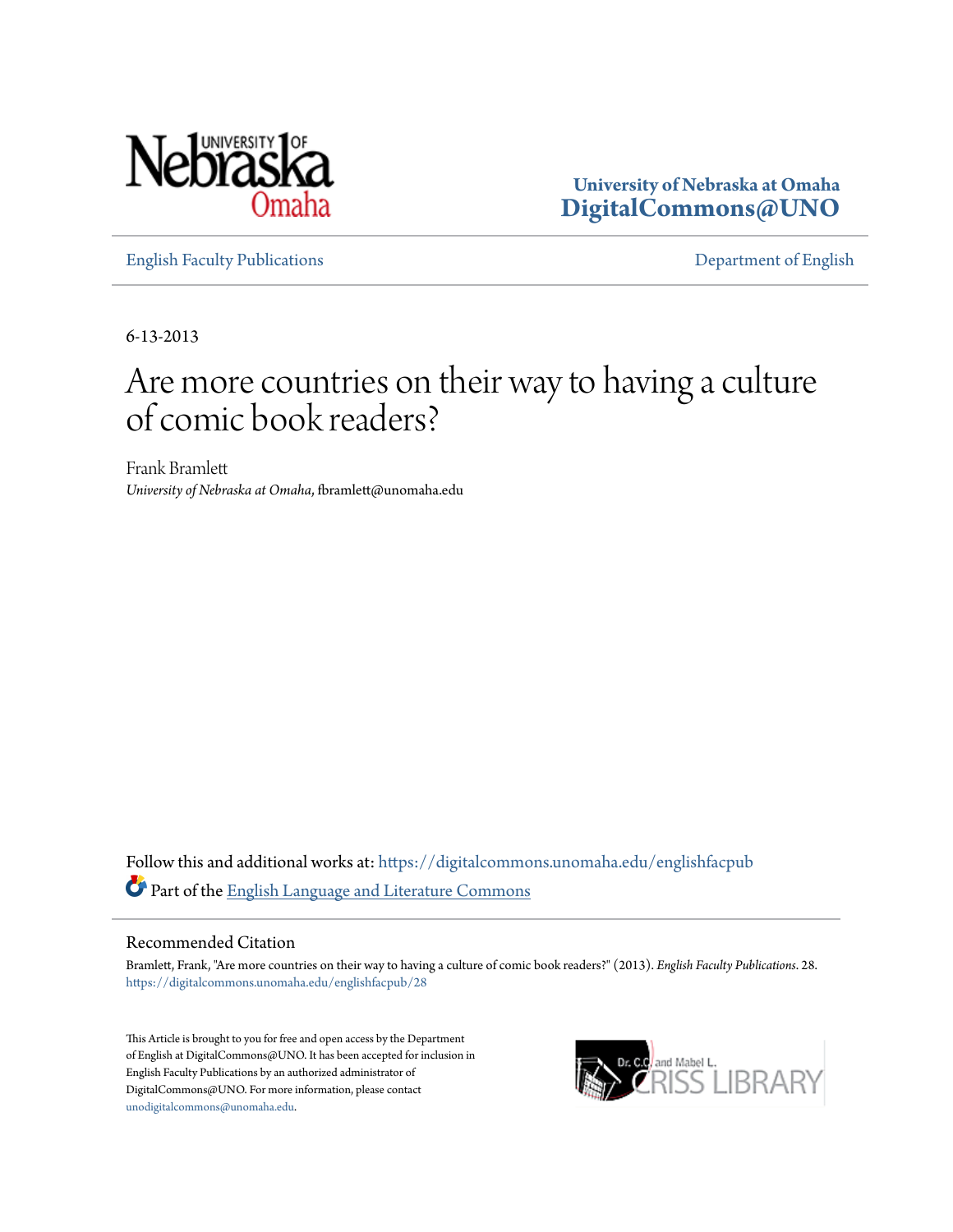# Are more countries on their way to having a culture of comic book readers?

This week (starting Monday 10 June 2013), CNN is broadcasting stories every day in a series called Comic Book Heroes (http://edition.cnn.com/SPECIALS/comic-book-heroes/). The series will 'take a look at the writers, artists, films and characters in this global industry.' The first video in the series is called 'The Booming World of Comic Books,' and it is a rather wide-ranging look at the relationship between superhero comic books and the movies that are based on them.

Several men\*\* are interviewed for this piece. Stan Lee describes superhero stories as 'fairy tales for grown‑ups. [Fairy tales] were stories about monsters and witches and giants and magicians. But superhero stories have that same flavor, but they're done for adults as well as children.'

Others talk about the integral link between comic books and movies. Sharad Devarajan (CEO of Graphic India) defines comic books this way: 'A comic book is essentially a movie with an unlimited budget […] where a creator just with a pencil and pen can kind of create worlds unimaginable.' And Bryan Cooney (MCM Expo Group) describes a change in the reading/viewing habits regarding superheroes: 'Everything goes beyond just the comic book now because it's not just a book. It's a comic book that's tied in with a video game, that's tied in with a movie. […] Thousands of people, they are exposed to comic books through movies as opposed to through comic books to the movie.'

The series presenter, Neil Curry, says that 'Comic book sales in North America alone were close to half a billion dollars last year. So far this year, they're up almost 20%.' In general, the report implies that because of the record-breaking success of recent comic-inspired movies and the probable success of the forthcoming 'Man of Steel,' the comic book industry itself will continue to grow rapidly and achieve record financial success.

What kinds of comic books are being sold? A quick internet search shows websites devoted to tracking comic book sales, with Comic Book Resources

[\(http://www.comicbookresources.com/\)](http://www.comicbookresources.com/) and ComiChron [\(http://www.comichron.com/\)](http://www.comichron.com/) being just two of them. According to John Mayo at Comic Book Resources, here are the Top 5 comic books for March 2013 as reported by Diamond:

| Quant.Rank   Publisher |        | Title                                 | No. | Est. Sales |
|------------------------|--------|---------------------------------------|-----|------------|
|                        | Marvel | Guardians of the Galaxy   1<br>(2013) |     | 211,312    |
|                        |        |                                       |     |            |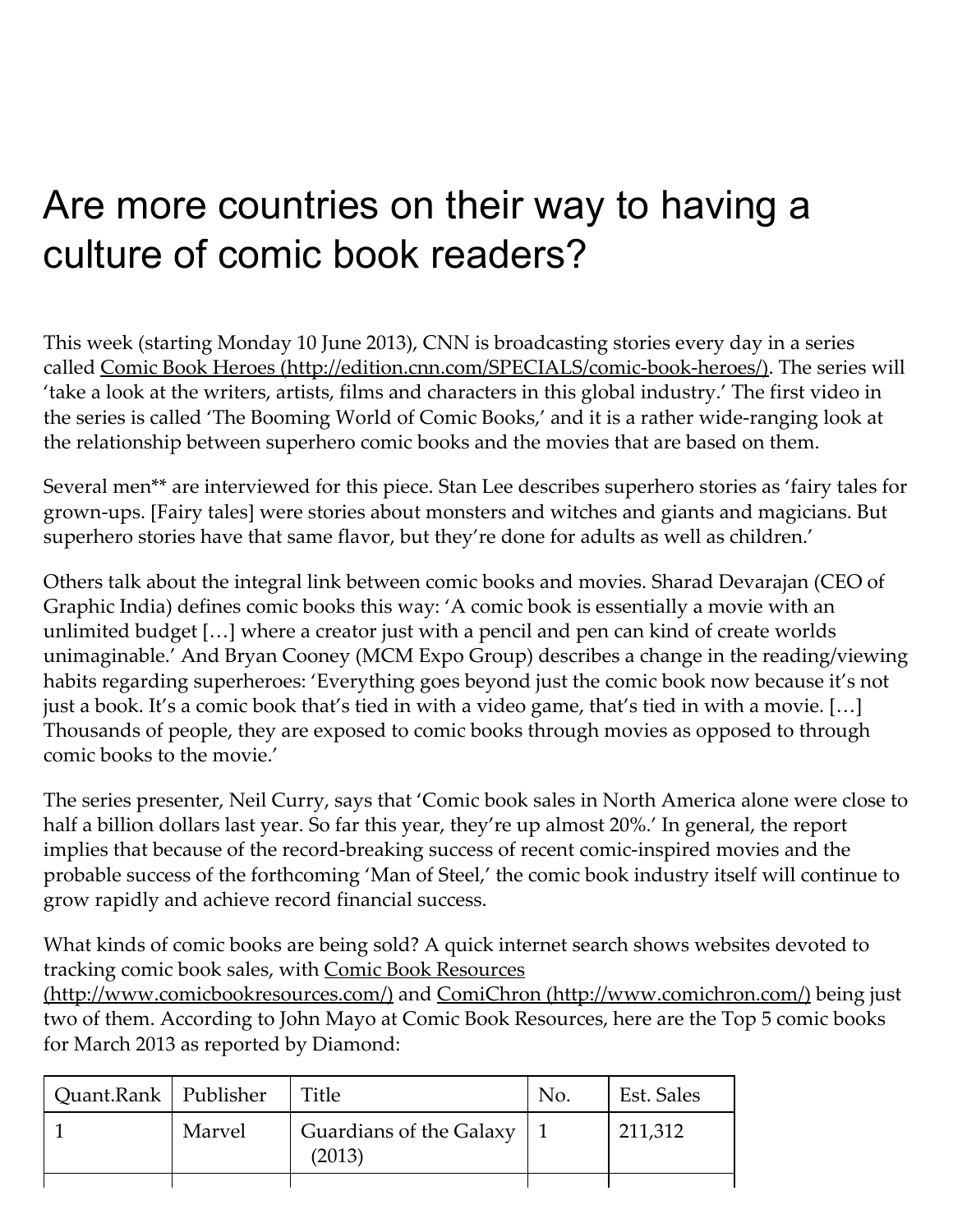| Marvel | Age of Ultron (2013) |    | 174,952 |
|--------|----------------------|----|---------|
| DC     | Batman (2011)        | 18 | 137,893 |
| Marvel | Wolverine (2012)     |    | 117,669 |
| Marvel | Age of Ultron (2013) |    | 109,383 |

Clearly, superhero comics constitute the vast majority of monthly sales in at least some parts of the world.

One oft-quoted bit of wisdom in comics scholarship is that in countries like Belgium and France, there is a strong comic book culture, where children and adults alike spend significant time and money on comics. This observation is frequently paired with the lament that there is too little of this kind of culture in most other European countries as well as North America. But is this changing? Is there a widespread and sustainable growth of comic book culture? And will it include all comics, not just the superhero stories?

\*\*No women were interviewed on camera in Curry's video report, and no female superhero was mentioned either. That's probably a subject for a future blog post on Pencil Panel Page.



Posted by Frank [Bramlett](https://pencilpanelpage.wordpress.com/author/bramling/) on [June](https://pencilpanelpage.wordpress.com/2013/06/13/are-more-countries-on-their-way-to-having-a-culture-of-comic-book-readers/) 13, 2013 in [Uncategorized](https://pencilpanelpage.wordpress.com/category/uncategorized/).

#### 2 Comments



## About Frank Bramlett

Until June 2014, I am a visiting lecturer in the English Department at Stockholm University, where I offer seminars in Sociolinguistics; Language and Gender; and Language and Comics; among